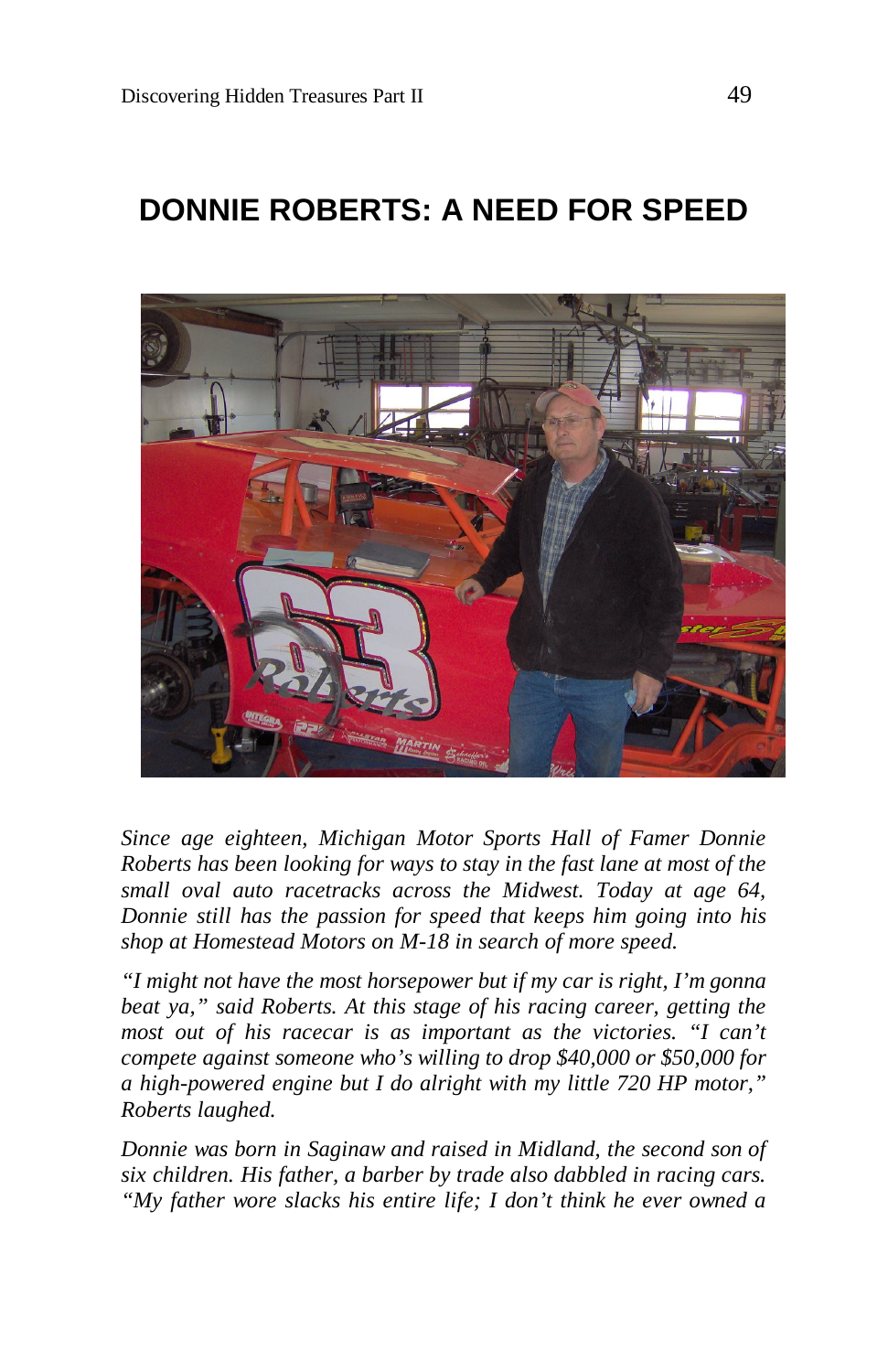*pair of jeans," said Roberts. "He never would get dirty but was very good at telling others what needed to be done to his cars."*

*There was also another racecar driver in the family. The oldest son, Jimmy was inducted into the Motor Sports Hall of Fame in 1999 after a long and successful career in racing, which began in 1957 and included over 500 feature wins. Many times the Roberts brothers would go head to head on the racetrack and a lifelong rivalry was born.*



*While working at the Standard Station in Midland, Donnie met his first wife Sandy Zeits who worked across the street at Pat's Drive-In. Not too far down the street was Donnie's first race sponsor the Clark gas station, which resulted in Donnie* 

*painting his 1936 Plymouth Coupe "Clark" orange.*

*The summer after graduation from Midland High in 1963, Donnie Roberts became a household name in the winner's circle at the local tracks. His first win came at Mt. Pleasant Speedway while driving another racing legend's car. Ed Howe put the youngster in the driver's seat and Donnie took his first of many checker flags.*

*He went on to take track championships at such places as Auto City in Flint, Tri-City in Auburn and Owosso. He was one of the elite drivers in the Carlings Circuit of Champions and was inducted to the Hall of Fame in 2005.*

*An ironworker during the week, Donnie gave up racing by the late 1970's. "I really just couldn't afford to compete anymore," Roberts said. "I had a family and I always said if I thought another driver could beat me with my own car I'd quit. And that's what I did."*

*Donnie's wife Sandy passed away after a long battle with cancer in 1993. He remarried a few years later and got back into racing, establishing Homestead Motors in 1995.*

*I convinced the grizzly old driver to come out from under his racecar long enough to find out why he's still got the fire in his belly to win races.*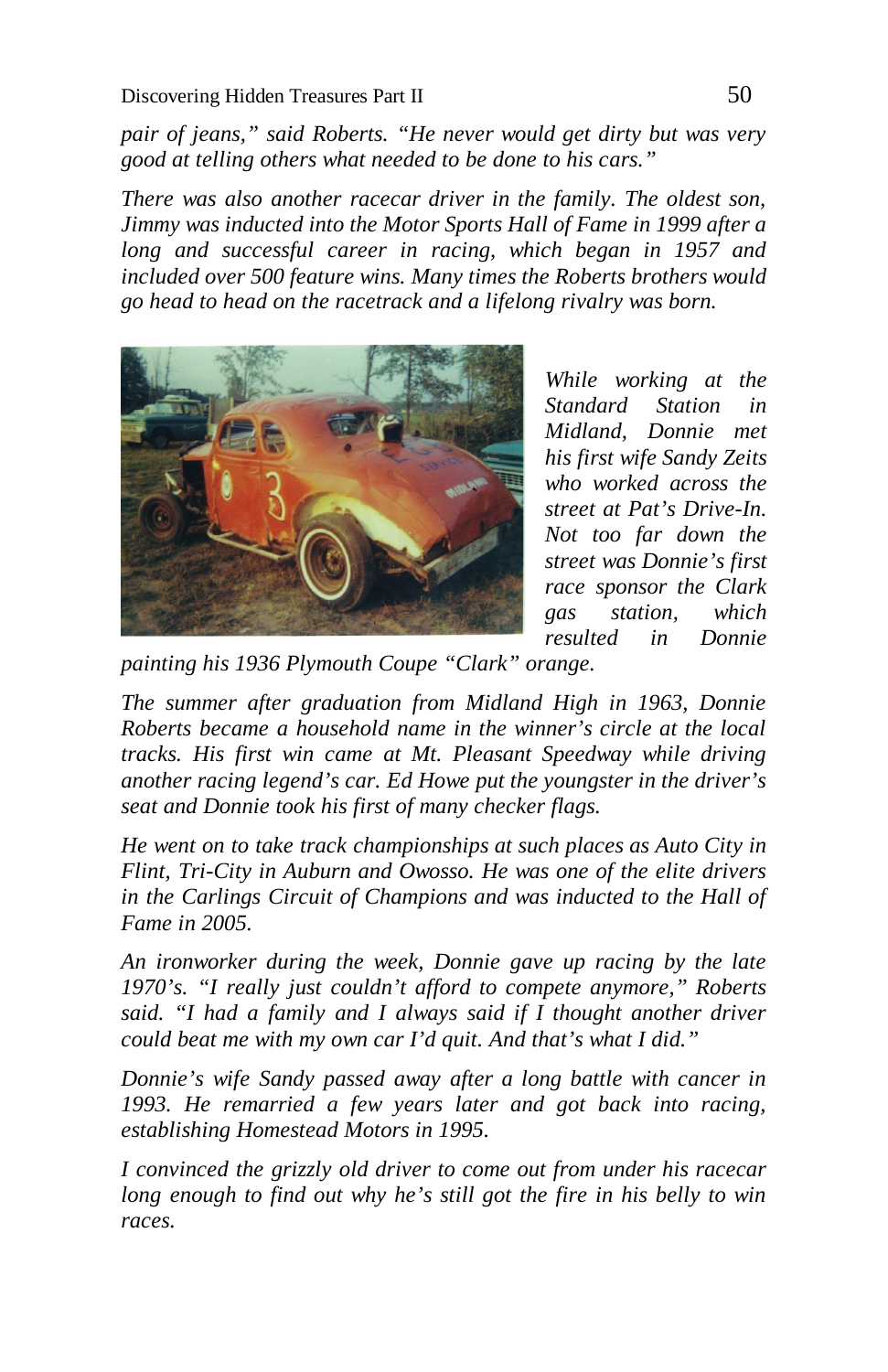### **ROR: When you started racing, who was the toughest competition on the track?**

**Donnie:** Me. I've raced against some of the best. But I'll work harder and longer than most will, spend a lot less money and still beat'em. I never raced against other drivers. I always raced the track. If my car was right and I got beat…that's ok but that didn't happen too often.

## **ROR: Who was the better driver: you or Jimmy?**

**Donnie:** If you asked my dad, he'd have told you I was. Now if you were to ask Jimmy, he'd say he was (laughing).

## **ROR: What type of racing do you like best, dirt or blacktop?**

**Donnie:** I like'em all but I race more on dirt these days because there's more money in it right now. But dirt tracks require so many more tires different setups, different compounds. Tires will kill you quicker (financially) than a wreck.

#### **ROR: Can you make money at this or is it just an expensive hobby?**

**Donnie:** In the top series out there, the best drivers might make as much as \$300,000 a year, which sounds like a lot but the expenses eat up most of that unless you've got quite a few sponsors. A fifth place finisher will be lucky to break even and still have a tank of gas leftover.

#### **ROR: There's been a lot of coverage about Danica Patrick, a woman race driver in the news. What's your opinion about women racing?**

**Donnie:** I think its great for the sport. I'd work twice as hard if I could get my wife to drive for me but that ain't gonna happen (laughing). I had a young girl show up here one day who wanted to learn how to build a racecar and drive but I turned her down. It's no secret I've been looking for a driver and I had nothing against her but I told her dad it wouldn't work. I'll admit I'm a tough bastard to work for. I've probably forgot more things than most of the young drivers today know. But I know what works for me and what's right for me. And it's gotta be right.

#### **ROR: What is the most important skill a driver needs to have?**

**Donnie:** Many times you'll hear people talk about needing good reflexes, which is true with almost every sport. I think a better way to describe the necessary skill is timing and reflexes are just a part of it. Timing is a critical factor in every aspect of racing. But now at my age experience really helps (laughing).